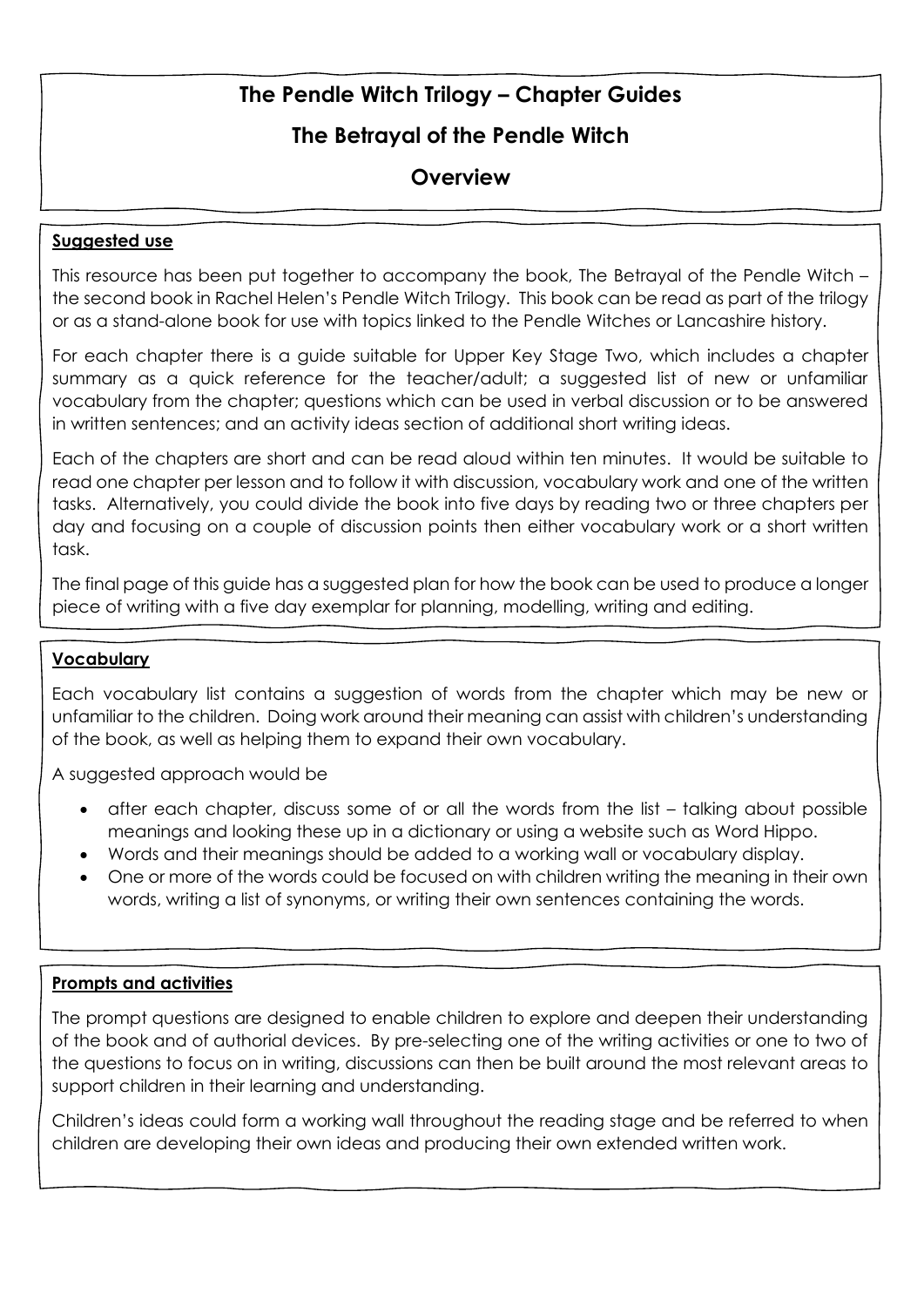## **The Betrayal of the Pendle Witch**

# **Chapter One**

### **Chapter Summary**

- The prologue introduces the setting and the era
- Introduction to the main characters Agnes and Margaret, two friends who live in Pendle Forest
- Introduction to the setting of Pendle Forest, Black Hill and Pendle Hill
- Margaret tells Agnes that one of their neighbours, Alizon Device, has put a curse on a pedlar (travelling salesman)
- Agnes doesn't believe her at first then Margaret explains that Alizon's sister has told her so she starts to believe it is true
- It begins to rain and the only nearby house is that of Alizon so they head there

### **Vocabulary**

- Shrouded
- Pedlar
- Unkempt
- Wretched
- Coarse
- Disintegrated
- Flank
- Menacing
- Wince

### **Activity ideas**

- Using details from the prologue and chapter one, sketch the setting and label it with noun phrases from the book
- Rewrite a portion of the dialogue using standard English instead of dialect.
- Write a prediction about what might happen in the next couple of chapters.

- What does the prologue tell us about the time in which the book is set?
- If you have recently read book one (The Curse of the Pendle Witch), compare the way in which the books are written – Curse is written in first person, present tense; Betrayal is written in third person, past tense.
- What do we learn about the characters?
- What do you think the relationship is like between Margaret and Agnes?
- What do we learn about the setting?
- Why does the author use dialect?
- Can you summarise what happens in the chapter in your own words?
- Would you want to go to Alizon's house knowing what she has done?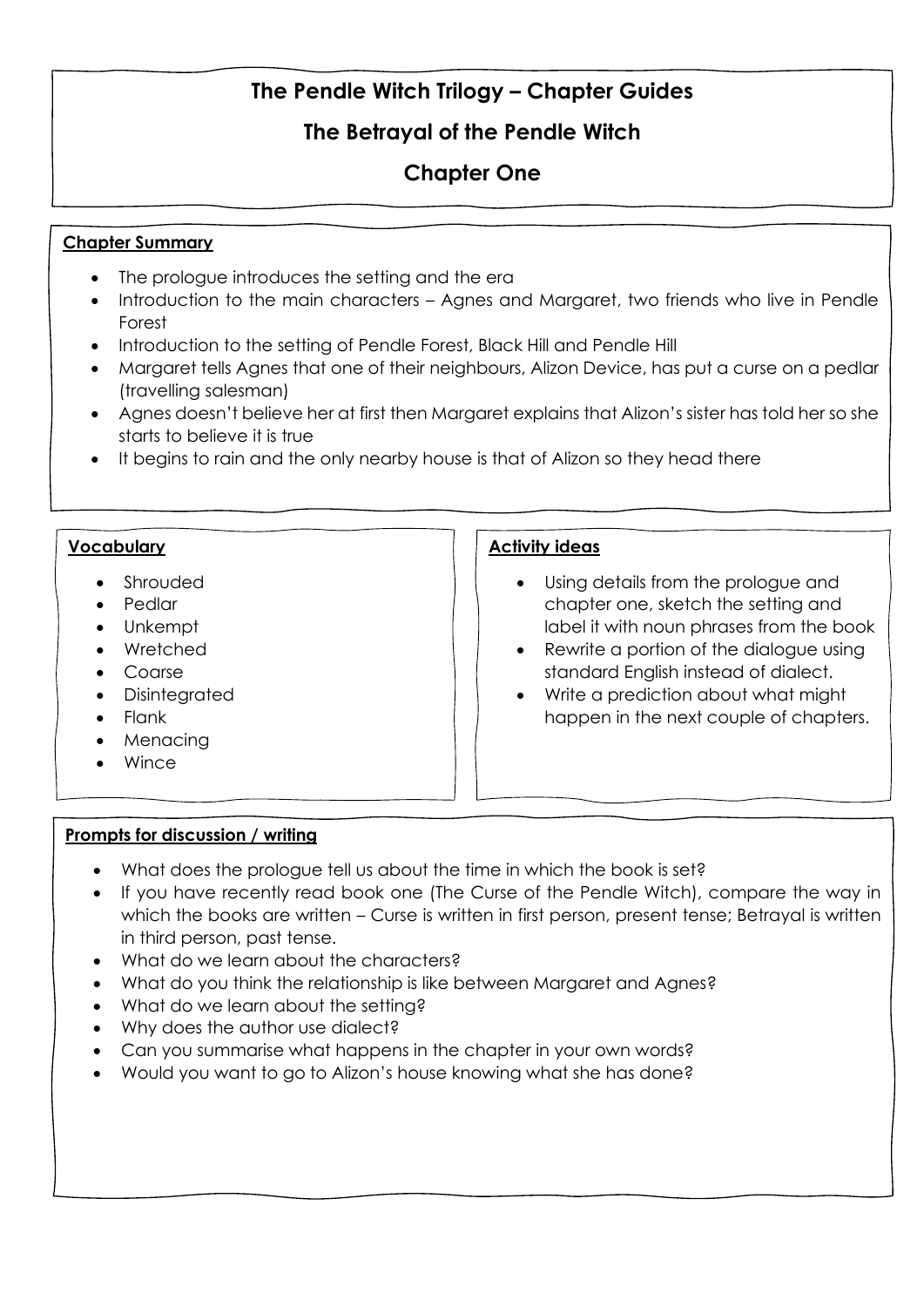## **The Betrayal of the Pendle Witch**

## **Chapter Two**

### **Chapter Summary**

- Agnes and Margaret arrive at Malkin Tower but there doesn't appear to be anyone there
- They let themselves in, worrying that the family might have been detained by the magistrate
- They decide to leave, but hear a noise within the house

### **Vocabulary**

- Notable
- Mullions
- Isolated
- Hefty
- Mizzle

#### **Activity ideas**

- Sketch Malkin Tower and label it using noun phrases from the chapter.
- Write the start of the next chapter in the style of the author (past tense, third person, dialect), based on what you think the noise might be and how Margaret and Agnes will react to whatever is there.

- How do you think Agnes and Margaret feel when they get to the house?
- What do they think might have happened to Alizon and her family?
- What do you think the noise might be?
- Can you summarise the chapter in your own words?
- What do you predict will happen in the next chapter?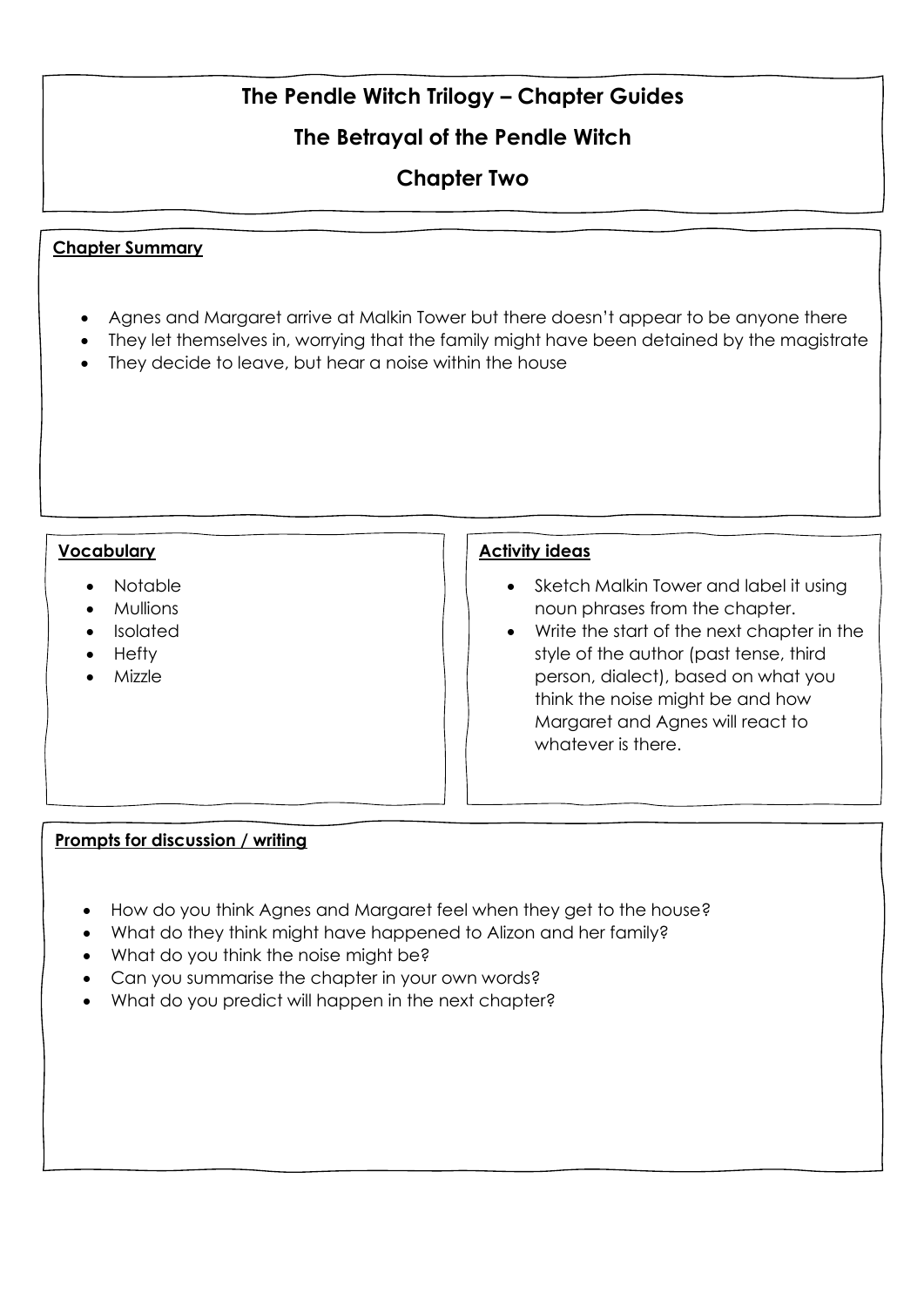## **The Betrayal of the Pendle Witch**

## **Chapter Three**

#### **Chapter Summary**

- The noise was Old Demdike (Alizon's grandma) entering the room
- She asks Agnes and Margaret why they are there
- The girls explain that they wanted to shelter from the rain, and that they heard about Alizon
- James (Alizon's brother) arrives home with three dead hares
- The girls are uncomfortable being there and want to leave
- Demdike holds out some human teeth that she has taken out of her pocket and implies Agnes' uncle should know about them
- The girls leave Malkin Tower

#### **Vocabulary**

- Gaunt
- Rasping
- Remedies
- Foes
- Accusation
- Scrawny
- Hoarsely

#### **Activity ideas**

- Write you own description of Demdike, using the information we learn about her in this chapter.
- Thinking about 'show, not tell', write the feelings that one or more of the characters feels in the chapter and list the evidence from the chapter which shows this.

- What do we learn about Demdike in this chapter?
- How do the girls react to meeting her and how do you know?
- What does Old Demdike take out of her pocket?
- What does Demdike tell the girls about the teeth?
- Can you summarise the chapter in your own words?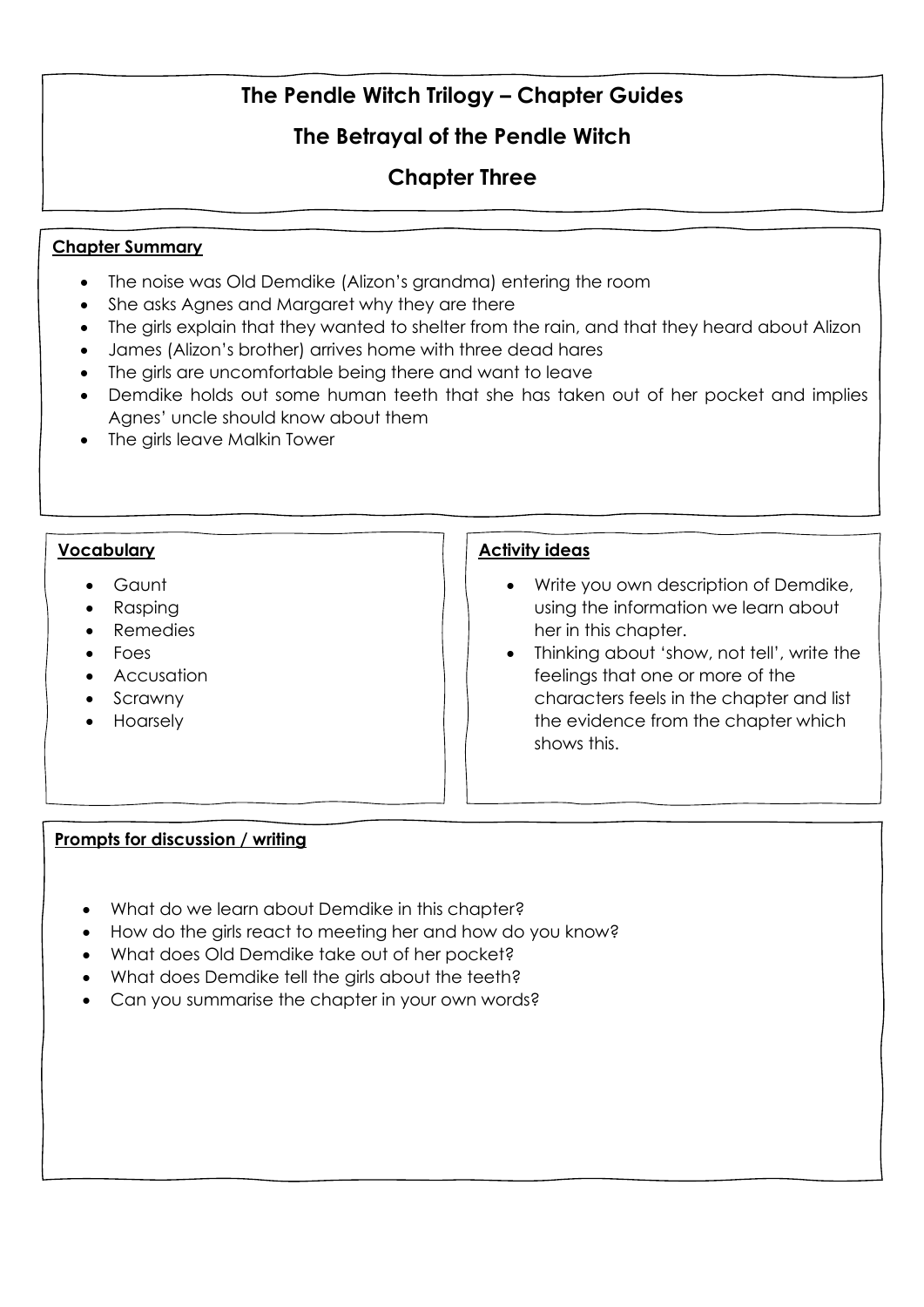# **The Betrayal of the Pendle Witch**

# **Chapter Four**

### **Chapter Summary**

- The girls go to Margaret's house
- Agnes falls asleep but has a nightmare
- Jennet (Alizon's sister) turns up at Margaret's house and tells them that Alizon and Demdike have been taken away
- Margaret's Mum tells Margaret and Agnes to take Jennet back home
- When they get to Malkin Tower, Elizabeth (Alizon and Jennet's mum) invites them to a party she is throwing

#### **Vocabulary**

- Ushered
- Piercing
- Prospect
- Huffily

#### **Activity ideas**

- Sketch Elizabeth based on what we learn about her in this chapter. Describe her in your own words.
- Create a character profile for each of the characters – Agnes, Margaret, Demdike, Jennet and Elizabeth. Describe their appearance, relationship to the other characters and their personalities, referring to evidence in the book.

- Where do Margaret and Agnes go after leaving Malkin Tower?
- Why does Agnes struggle sleeping? What happens in the nightmare?
- Who arrives at Margaret's house and why?
- What are Margaret and Agnes asked to do, and how do they feel about it?
- Would you have taken Jennet back home? Give your reasons.
- What do we learn about Elizabeth?
- Why is Elizabeth throwing a party, and what are the girls' reactions to it?
- Can you summarise the chapter in your own words?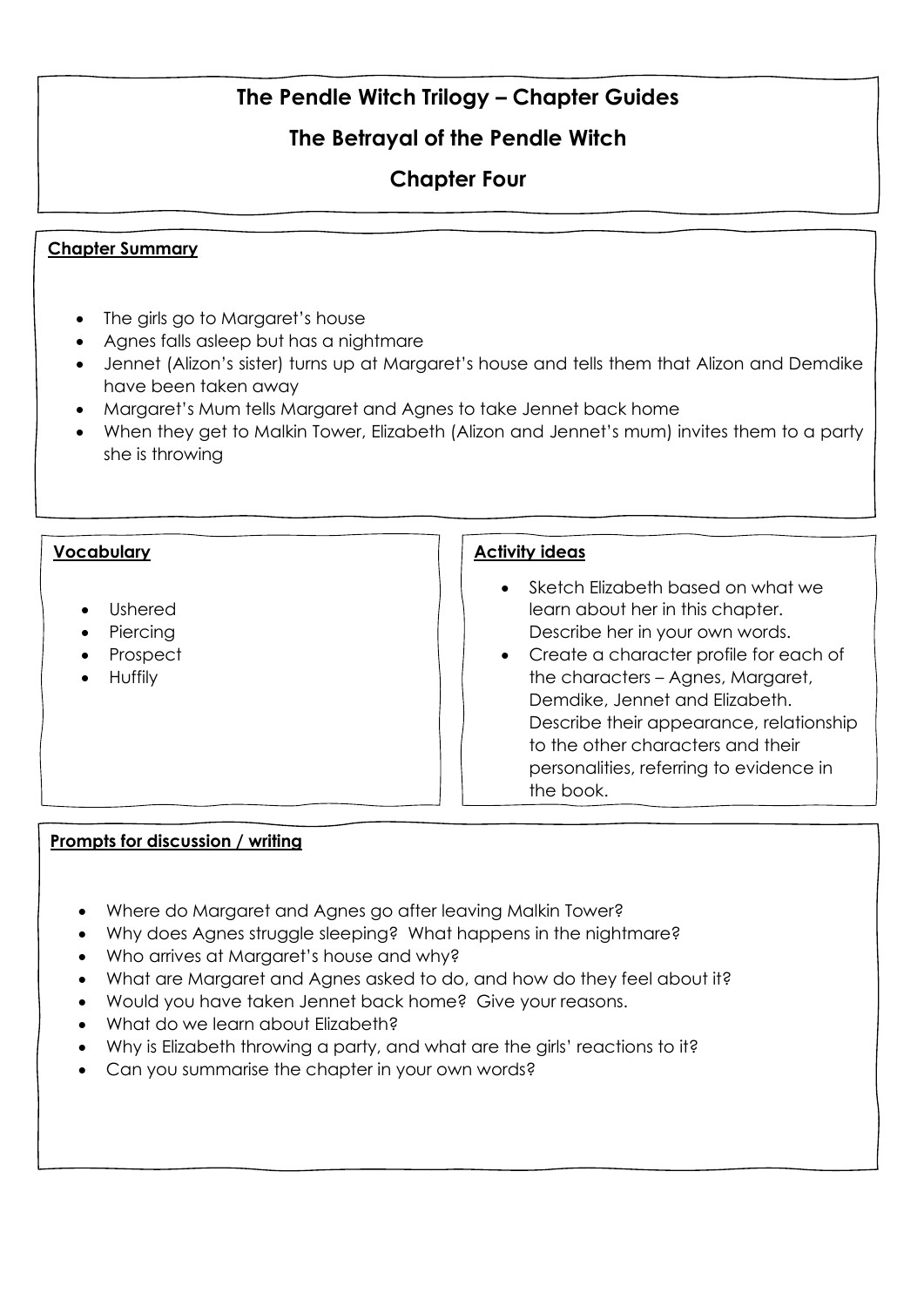## **The Betrayal of the Pendle Witch**

## **Chapter Five**

### **Chapter Summary**

- It is the day of the party at Malkin Tower
- Margaret's mum insists that Margaret goes to show support for their 'neighbours'
- Agnes arrives at Margaret's to go to the party with her, but says her aunt is unhappy with her for going to the party
- We learn that Agnes' uncle was cursed by James Device and his spirit animal
- They arrive at Malkin Tower. Margaret and Agnes sit apart from everyone else
- James arrives with a dead sheep which is then roasted
- Some of the party-goers threaten to blow up the gaol to rescue Alizon and Demdike
- Margaret's mum takes the girls home

### **Vocabulary**

- Pleadingly
- Inevitable
- Almighty
- Blotches
- Associating
- Transfixed
- Triumphant
- Raucous
- allegiance

### **Prompts for discussion / writing**

## **Activity ideas**

- Write a diary in role as Agnes or Margaret, recounting the party and how you felt about it.
- Vocabulary focus revisit the new/unfamiliar vocabulary discussed so far. Write sentences using a selection of the words.
- How do Margaret and Agnes feel about going to the party?
- Why does Mrs Whitaker insist they go?
- What do we learn about Agnes' uncle?
- What do the girls do when they get to Malkin Tower? Why?
- How would you have felt about having to go to the party and what would you have done when you were there?
- What do some of the party-goers threaten to do?
- Can you summarise the chapter in your own words?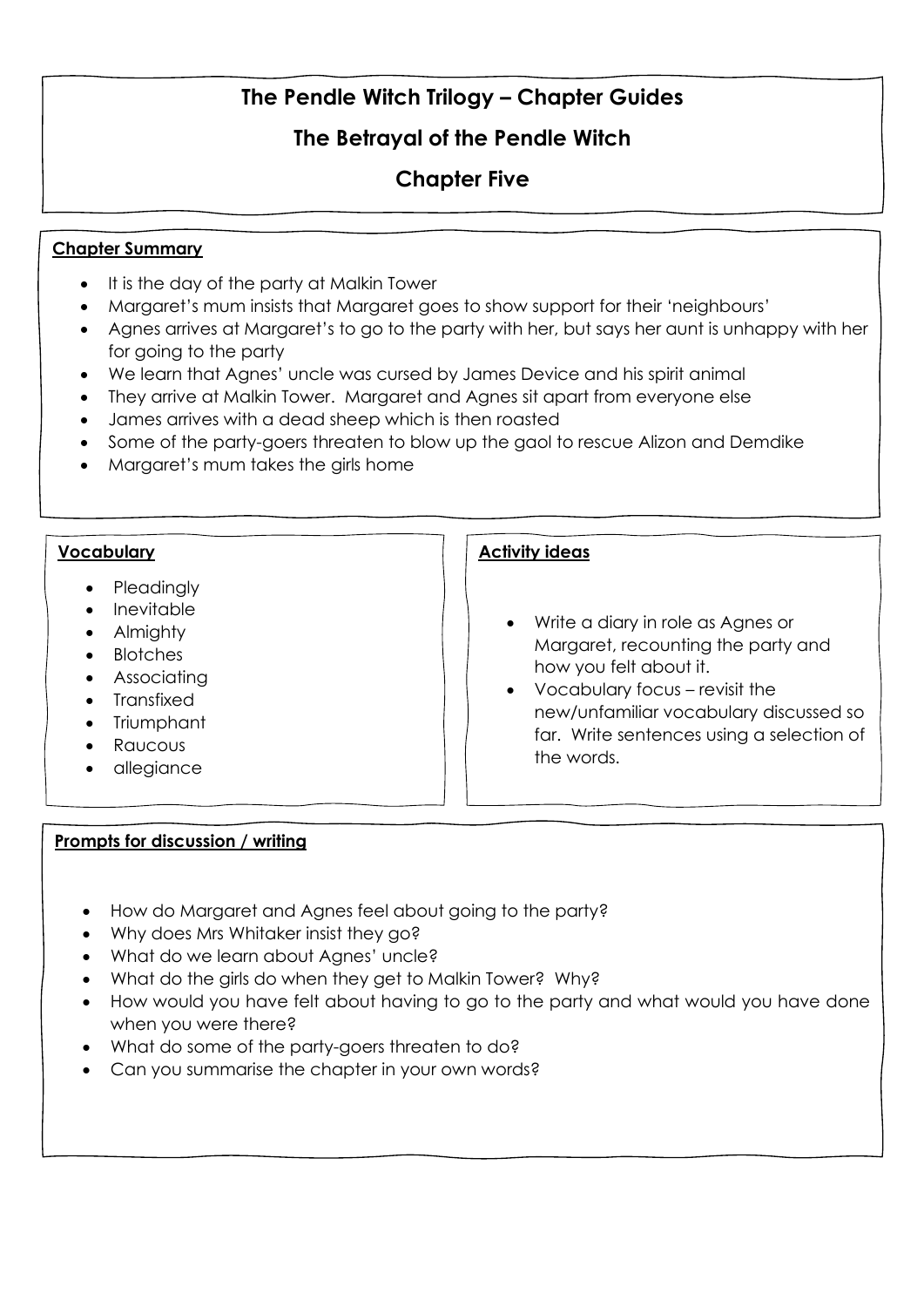## **The Betrayal of the Pendle Witch**

# **Chapter Six**

### **Chapter Summary**

- After an uneventful two weeks, the locals hear that Magistrate Nowell is investigating the 'coven' (party) at Malkin Tower
- Margaret overhears her mum talking about it and runs to tell Agnes
- Agnes says it will be best for them to run away, but Maragret says they should talk to her mum
- Agnes grabs a cloth bag and starts to head away from her home
- Margaret follows her, not knowing where they are going
- It is raining heavily and the girls find a cottage to shelter in

### **Vocabulary**

- Tranquillity
- Frustratedly
- Declaration
- Unleash
- Gallows
- Uncharted territories

### **Activity ideas**

- What would you suggest to Margaret that she should do when Agnes sets off away from the village? Write out the conversation you would have with her and what you think she would say.
- Write a prediction for what you think will happen in the second half of the book.

- What is Magistrate Nowell going to do?
- How do Margaret and Agnes react to hearing about it?
- What does Agnes decide to do? What does Margaret suggest?
- How do the girls' opinions about the investigation differ?
- Why do you think Agnes is so determined to get away from the village?
- What would you have done if you were Margaret?
- What does this chapter tell us about the relationship between Agnes and Margaret?
- Can you summarise the chapter in your own words?
- What do you predict will happen in the second half of the book?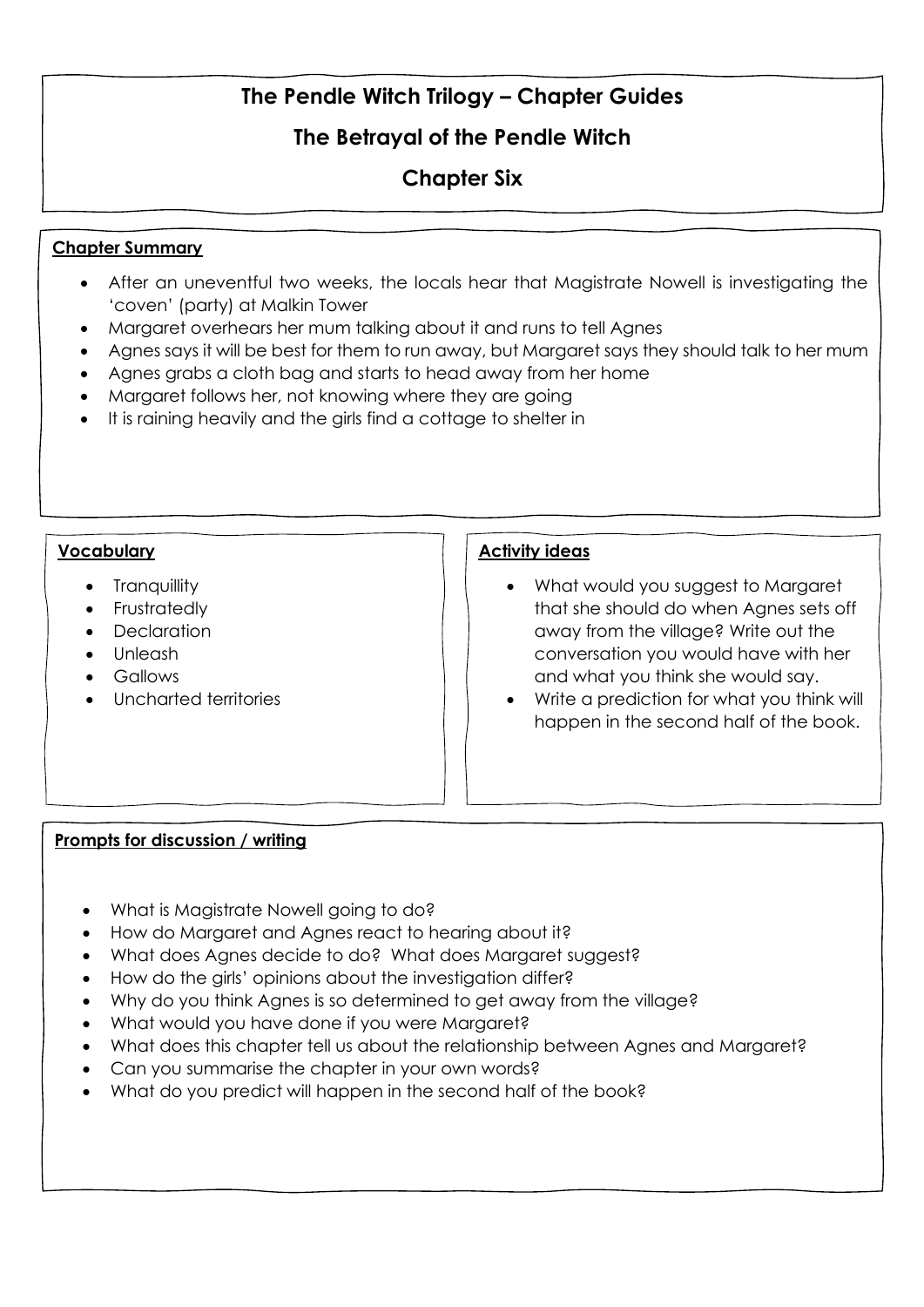# **The Betrayal of the Pendle Witch**

## **Chapter Seven**

### **Chapter Summary**

- The cottage they find at the end of chapter six is empty, so they decide to sleep there
- They collect firewood and light the fire to dry their clothes
- Margaret notices Agnes holding the object she has brought with her and questions what it is
- Agnes replies that it's 'nothing', but Margaret suspects Agnes is hiding something from her
- They fall asleep

### **Vocabulary**

- Gaping
- Impassively
- Cautiously
- Longingly
- Eerily

#### **Activity ideas**

- Write a paragraph explaining what you would do if you were Margaret and you thought your best friend was keeping a secret from you. Write lists for and against your suggestion, thinking of all the possible consequences of this action.
- Write a paragraph describing what you think Agnes has and why she is keeping it a secret.

- What do the airls decide to do?
- What does Margaret notice Agnes has got with her?
- What does Agnes say about it?
- How does this make Margaret feel?
- How would you feel if you felt like your friend was keeping a secret from you?
- What do you predict Margaret will do? What would you do?
- Can you summarise the chapter in your own words?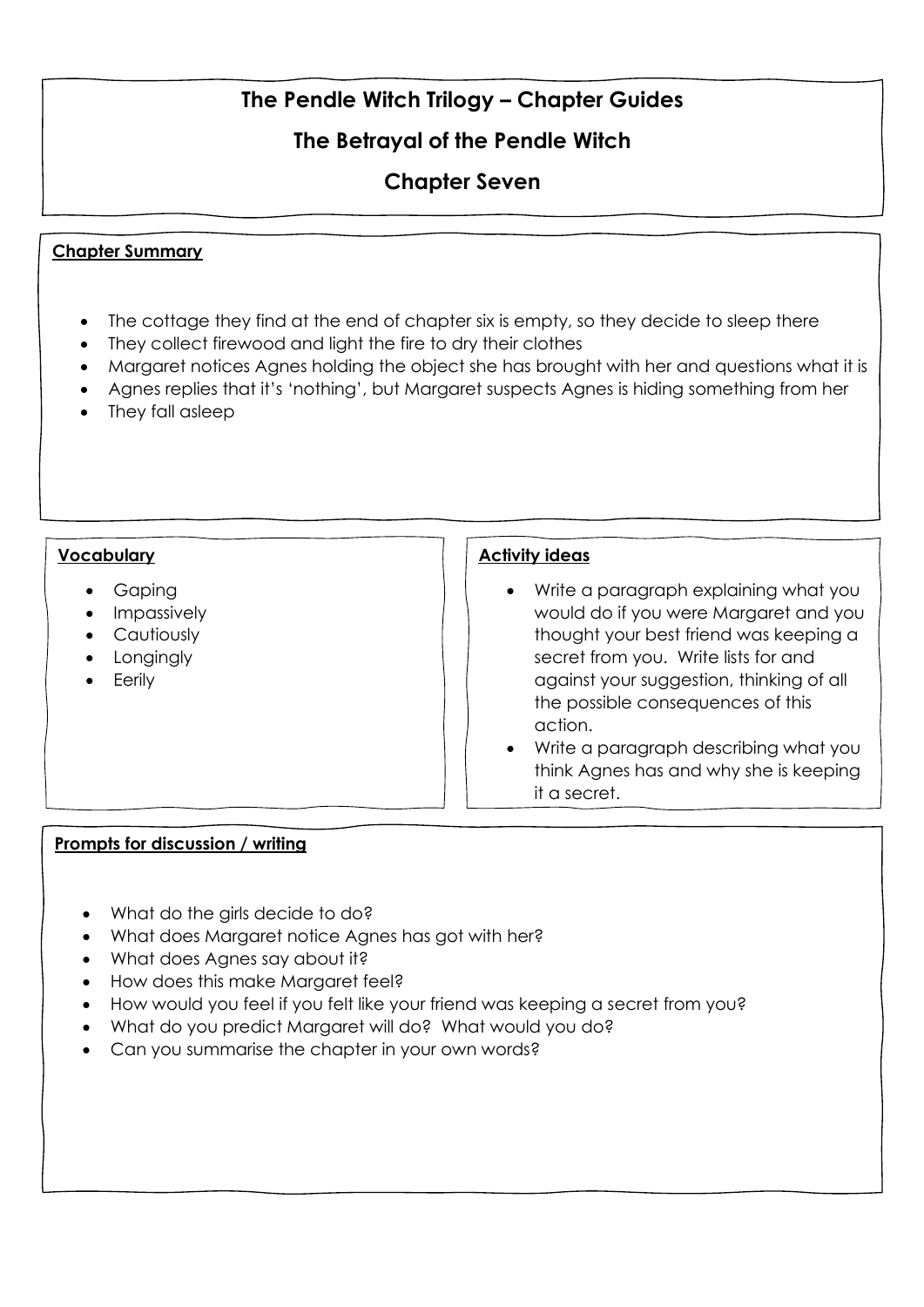# **The Betrayal of the Pendle Witch**

# **Chapter Eight**

## **Chapter Summary**

- Margaret wakes up and is concerned that Agnes is hiding something from her and questions whether she should trust her
- Margaret finds the bag that Agnes had brought with her and loosens the knot. In the bag is a locked wooden box with something inside
- Margaret returns the box to its hiding place, then wakes Agnes
- They set off again

### **Vocabulary**

- Oblivious
- Vivid
- Indecipherable
- Obedience
- Squally

### **Activity ideas**

- Write a letter to Margaret, offering her advice on what she should do about her friendship with Agnes.
- Write an acrostic poem about trust, thinking about why it is important and how a lack of it can make people feel.

- How is Margaret feeling about Agnes and their friendship?
- What does Margaret decide to do? Would you do the same?
- What does she find?
- What is trust and why is it important?
- Have you ever felt like you could no longer trust someone? How did it make you feel? How did you react to it?
- Do you think Margaret is right to continue the journey with Agnes? Why do you think she does so?
- Can you summarise the chapter in your own words?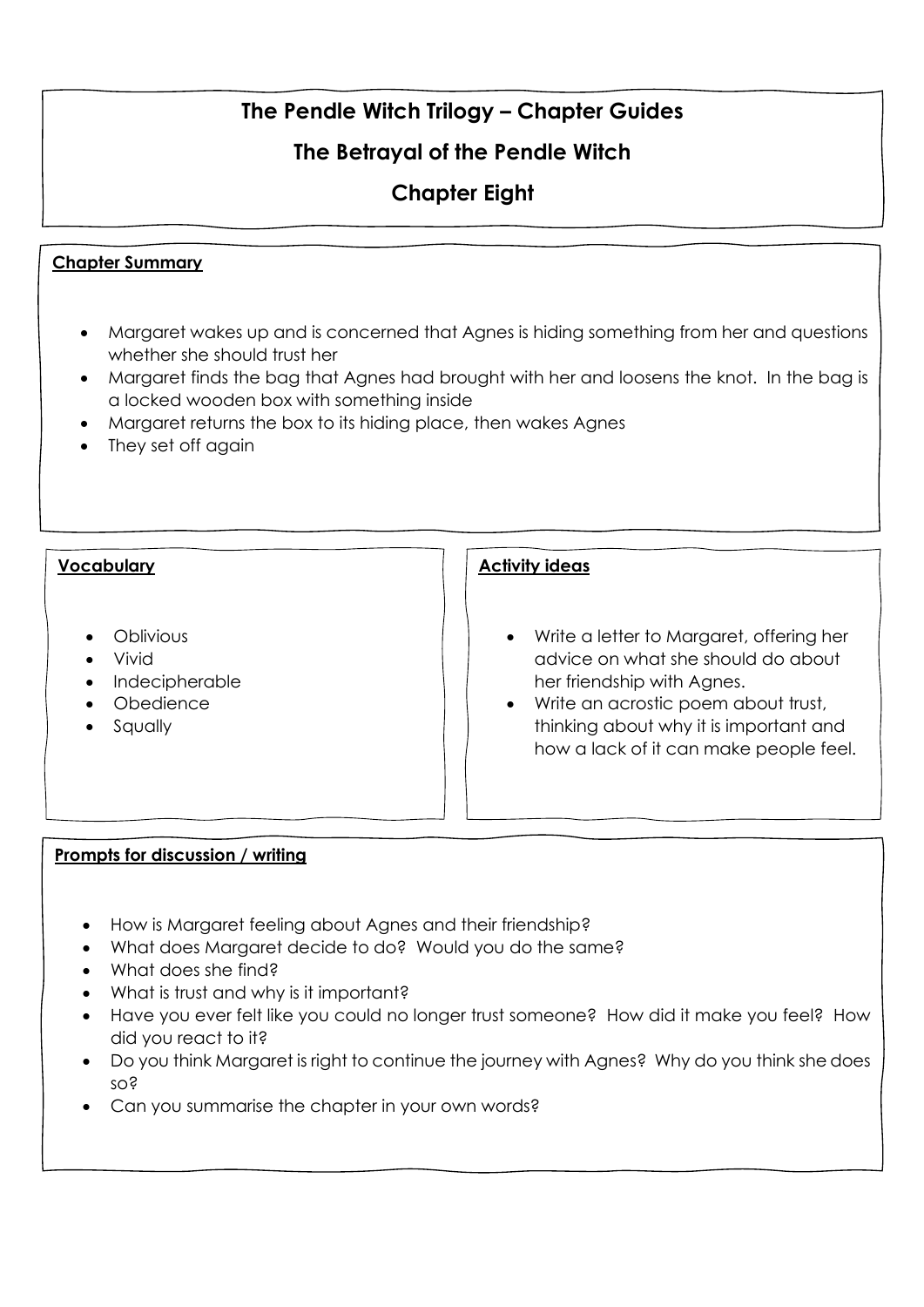## **The Betrayal of the Pendle Witch**

## **Chapter Nine**

### **Chapter Summary**

- The girls set off walking again, and Margaret realises Agnes has made all the decisions about where they are going
- Agnes crosses a stream, but Margaret says she wants to turn back and go home
- They hear horses approaching
- Margaret follows Agnes across the stream
- They hide in some trees, and see the horses with their well-dressed riders passing, and fear it is the magistrate
- Margaret questions Agnes about what she is hiding. They argue, but go together to a barn to shelter
- Agnes reflects on Chattox telling her what she needed to do to break Demdike's evil

### **Vocabulary**

- Tentative
- Frantically
- Sodden
- Cantering
- Nausea
- Hoarsely
- Yonder
- Aroma
- Pangs

## **Prompts for discussion / writing**

### • How is Margaret feeling about her decision to leave the village with Agnes?

- What does Margaret want to do?
- What makes her change her mind?
- Who do the girls think was on the horses? How does this make them feel?
- How does Agnes react when Margaret asks her what she is carrying?
- Do you think Margaret was right to challenge her friend about it?
- Do you think Margaret is right to no longer trust her friend?
- *In her mind, she already knew what she needed to do*. What do you think Margaret's plan is?
- What do we learn at the end of the chapter about Agnes?
- How is Agnes feeling about hiding things from Margaret?
- Can you summarise the chapter in your own words?
- What do you predict will happen next?

### **Activity ideas**

- Write a diary entry from Agnes' point of view about the way Margaret is treating her and how she feels about it. Think carefully about what we learn about Agnes at the end of the chapter.
- Write a paragraph explaining what you think Margaret plans to do.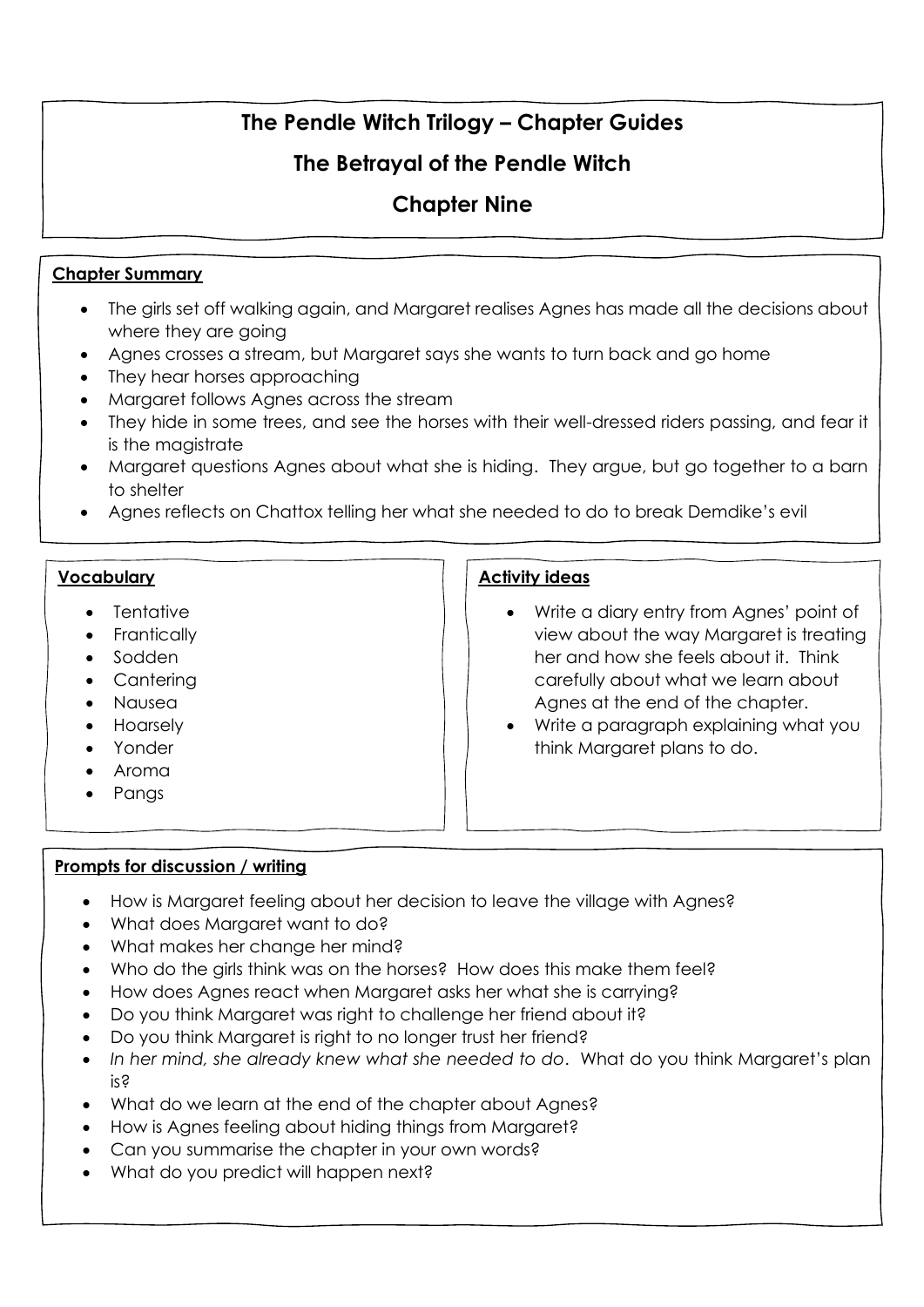## **The Betrayal of the Pendle Witch**

## **Chapter Ten**

### **Chapter Summary**

- The chapter starts with a description of someone in a woodland, and of a fire
- We realise that it is Agnes' dream
- Agnes wakes up and calls out for Margaret but there is no one there
- Agnes sets out to find her
- Agnes recalls how she went to Chattox for advice and that Chattox had taught her a spell
- Agnes realises that maybe this makes her a witch
- She opens the box. In it, are herbs, a rabbit bone and a clay figure

#### **Vocabulary**

- Acrid
- Accustomed
- Silhouette
- Adrenaline
- Frail
- Vying
- Conspirators
- Incantation
- Rasping

## **Activity ideas**

- Summarise what we have learnt in the last paragraph of chapter nine and in this chapter about Agnes and what she intends to do.
- What do you think has happened to Margaret? Write a couple of paragraphs in the style of the author (third person, past tense) which could have been included in the chapter to explain where you think she is.

- What happens in Agnes' dream?
- Where do you think Margaret is?
- How do you think Agnes feels when she realises Margret isn't there?
- What thoughts cross Agnes' mind about where Margaret might be?
- What do we learn in this chapter about Agnes' plan?
- What is inside Agnes' box?
- What do you think Agnes is intending to do and why?
- Can you summarise the chapter in your own words?
- What do you predict will happen next?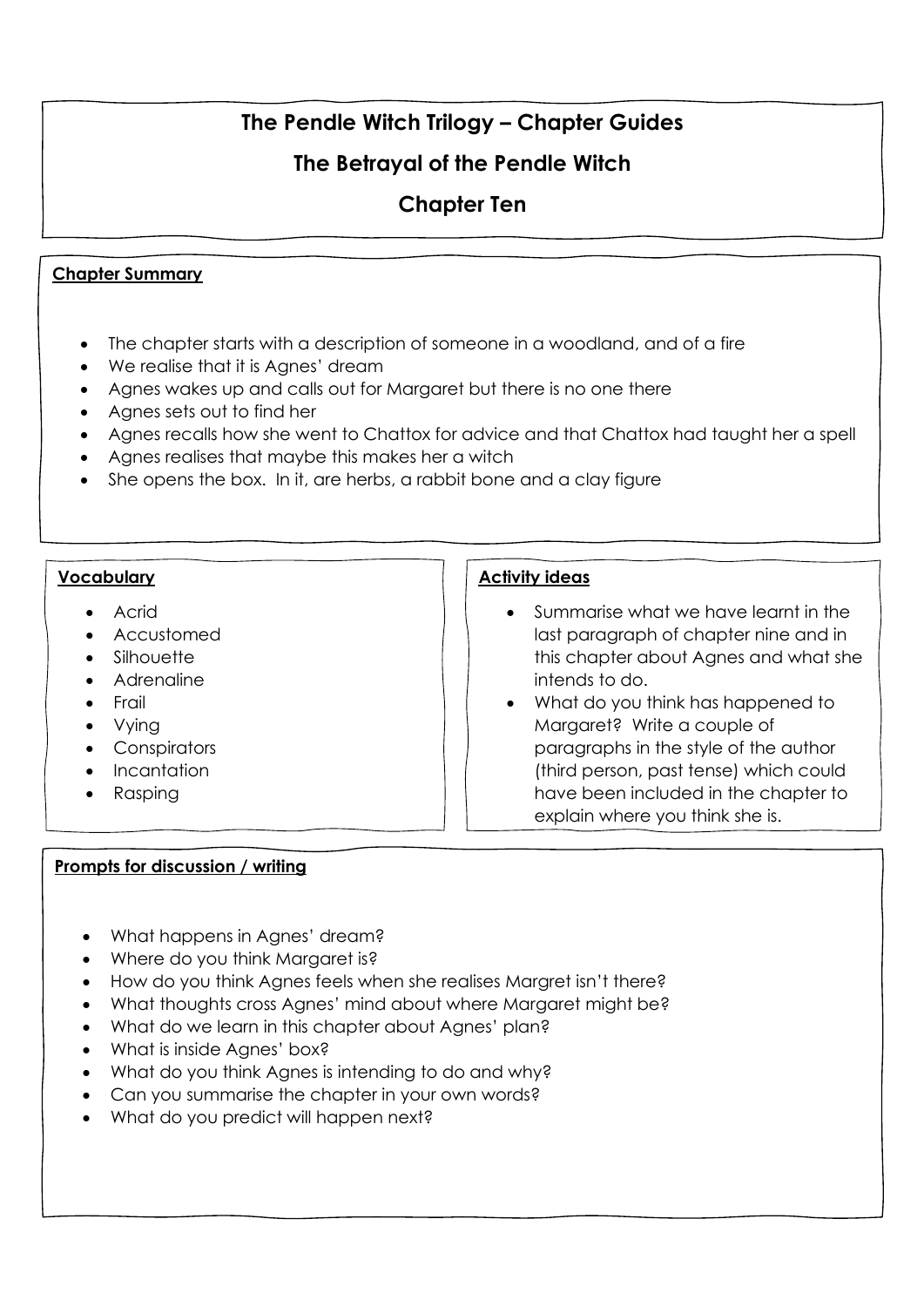# **The Betrayal of the Pendle Witch**

# **Chapter Eleven**

## **Chapter Summary**

- Agnes sets out again with the box and its contents, determined to complete the plan Chattox told her about
- She is missing Margaret, but thinks it is better to do it without her
- The focus of the chapter switches to Margaret, who whispered goodbye to Agnes whilst she was still sleeping in the barn
- Margaret wants to go home but is filled with pain caused by the separation from Agnes and the thought that she can't trust her anymore
- Margaret is walking along a lane when she is stopped by Magistrate Nowell

### **Vocabulary**

- **Trudge**
- Ultimate
- Presence
- Yield
- Frail
- Resenting
- Majestically
- Halt
- **Intimidating**

## **Prompts for discussion / writing**

## **Activity ideas**

- Write emotion lists– one for Agnes and one for Margaret – to show how the girls each feel about what is happening.
- Write a prediction for what you think will happen in the final two chapters.

- What does Agnes decide to do?
- How is she feeling about Margaret and about the plan?
- What do we learn about where Margaret is?
- Do you think Margaret was right to leave Agnes and try to return home? Why?
- How does Margaret feel about leaving her friend?
- What happens at the end of the chapter to Margaret?
- Can you summarise the chapter in your own words?
- What do you predict is going to happen next?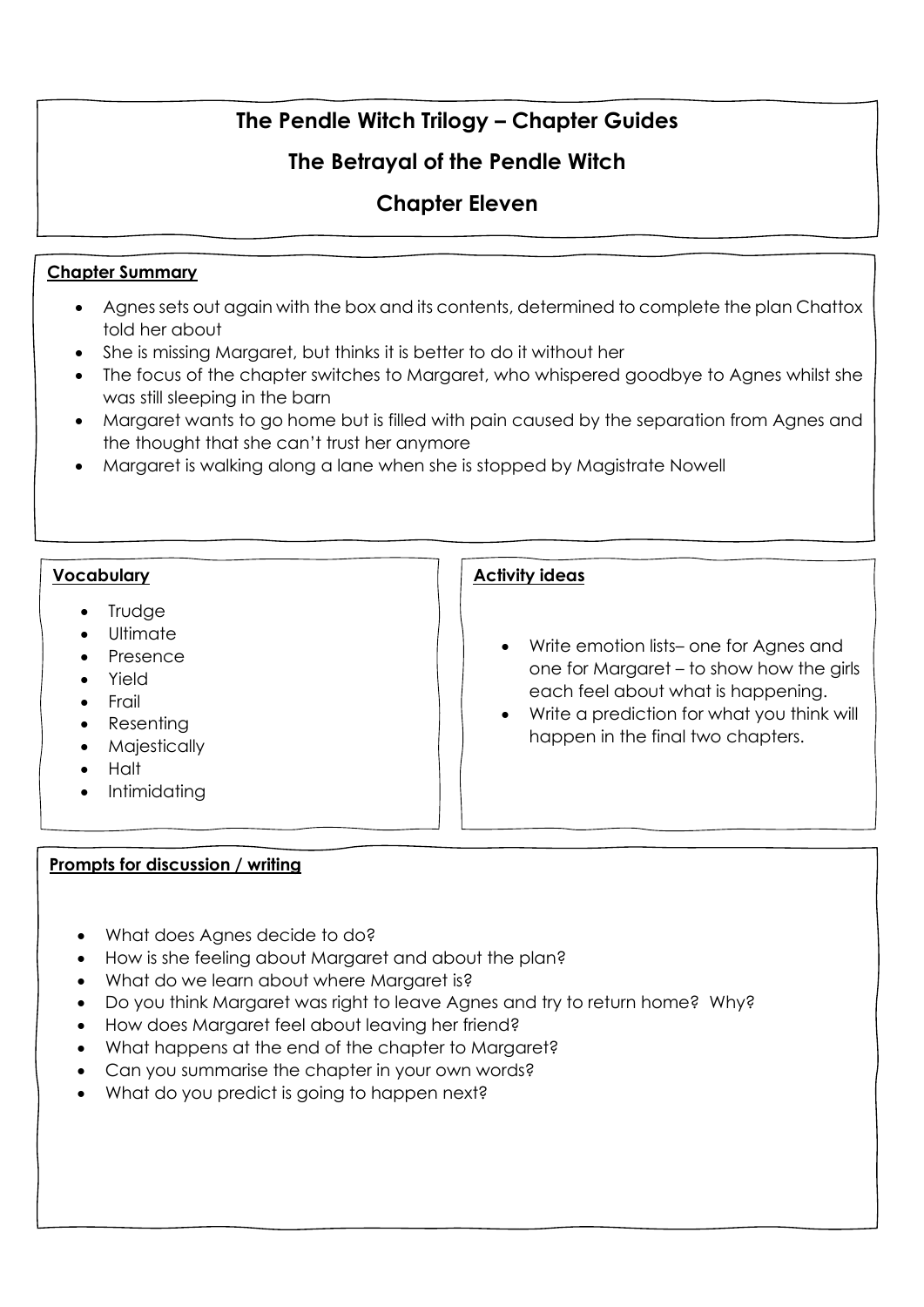## **The Betrayal of the Pendle Witch**

## **Chapter Twelve**

### **Chapter Summary**

- Agnes is heading for Worsaw Hill, as instructed by Chattox
- She enters the woods near the hill and takes out the box
- She begins to chant the spell Chattox has taught her. But she hears a noise behind her

#### **Vocabulary**

- Ought
- Hamlet
- Reaal
- Parched
- Instinctively
- Reassurance
- Penetrate

### **Activity ideas**

- Write a set of instructions for the spell Agnes does. Include the things she has taken with her, where she has gone, the words she says and the outcome she is hoping for. Remember to include time connectives and imperative verbs.
- Write the opening of the final chapter, based on what you think the noise was and how you predict the book will end.

- Where is Agnes going and why?
- What does Agnes do when she gets to the woods?
- What does she believe will happen if she goes through with the plan?
- How does she feel as she is saying the words Chattox had taught her?
- What happens at the end of the chapter?
- What do you think the noise is?
- Can you summarise the chapter in your own words?
- What do you predict will happen in the final chapter?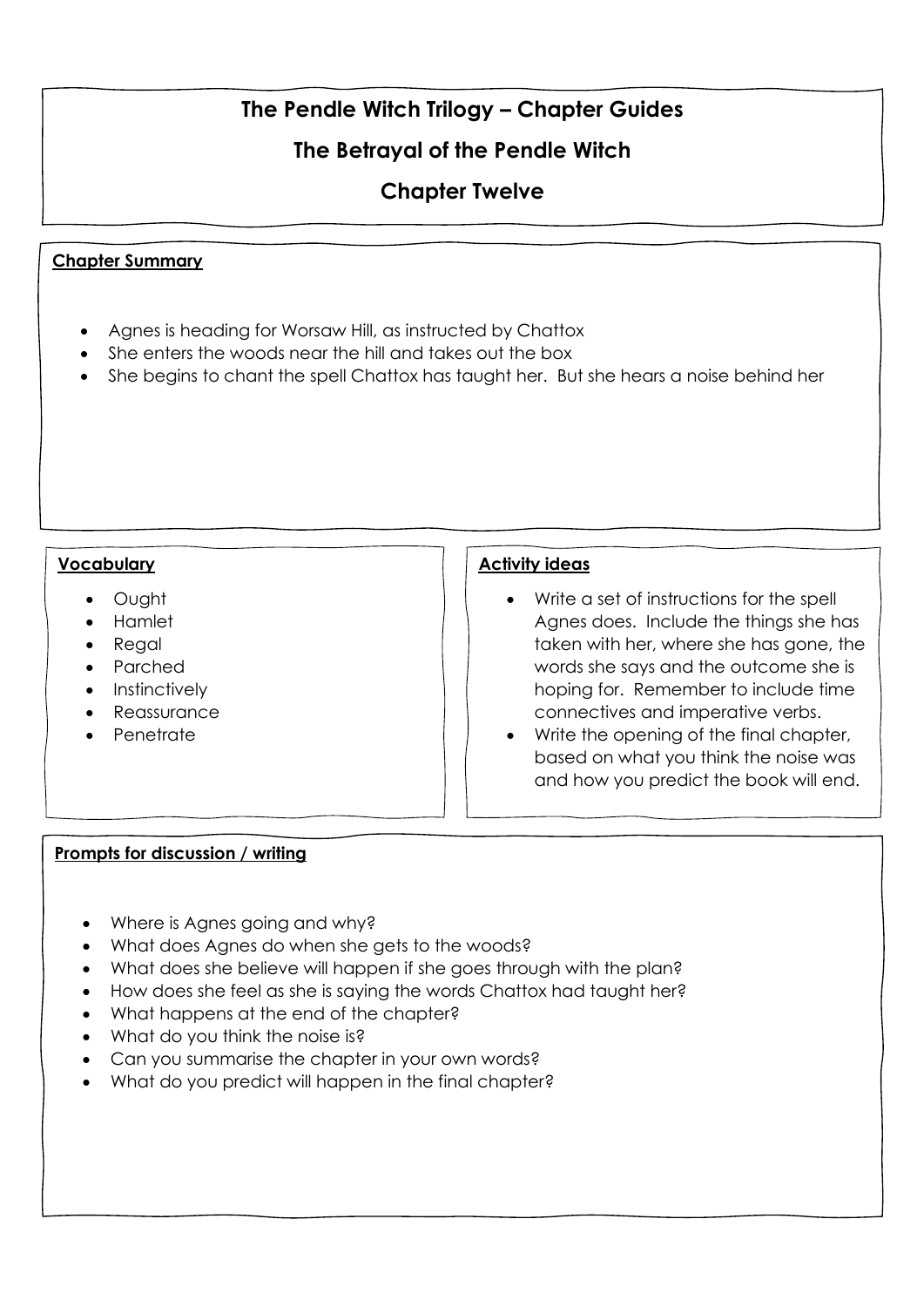## **The Betrayal of the Pendle Witch**

## **Chapter Thirteen**

### **Chapter Summary**

- Agnes turns around to see Magistrate Nowell behind her. Margaret is standing next to him, crying
- Margaret sees what is in the box and is in shock that Agnes really could be a witch
- Agnes denies being a witch, but says she is doing what Chattox had told her to do
- Agnes then confesses to stealing the box and learning a spell
- Agnes thinks Margaret has brought Nowell to arrest her and runs away
- She trips and screams there is blood on her head and a pain in her left ankle
- Margaret runs after Agnes and realises she is dead
- Margaret gathers the box and objects together and whispers to Agnes that she never betrayed her

### **Vocabulary**

- Wicker
- Triumphant
- Audible
- Smirked
- Retorted
- Gnarled
- Agonising
- Surged
- Inevitable
- Associate

### **Prompts for discussion / writing**

- How do you think Agnes feels when she sees Margaret and Magistrate Nowell?
- What do you think Agnes thinks about why Margaret is with the magistrate?
- What do you think Margaret feels about the objects Agnes has and what she tells them?
- Do you think Agnes was right to try to run away?
- In what ways did Agnes' dreams in previous chapters foretell what happened to her in this one?
- How does Margaret feel when she finds Agnes?
- Thinking about what Margaret says at the end of the book, what do we learn about her feelings towards Agnes and about what happened between them?
- Can you summarise what happened in the chapter?

## **Activity ideas**

• Write a review of the book – include a summary of the plot, your favourite part, how much you enjoyed it, and who you would recommend it to.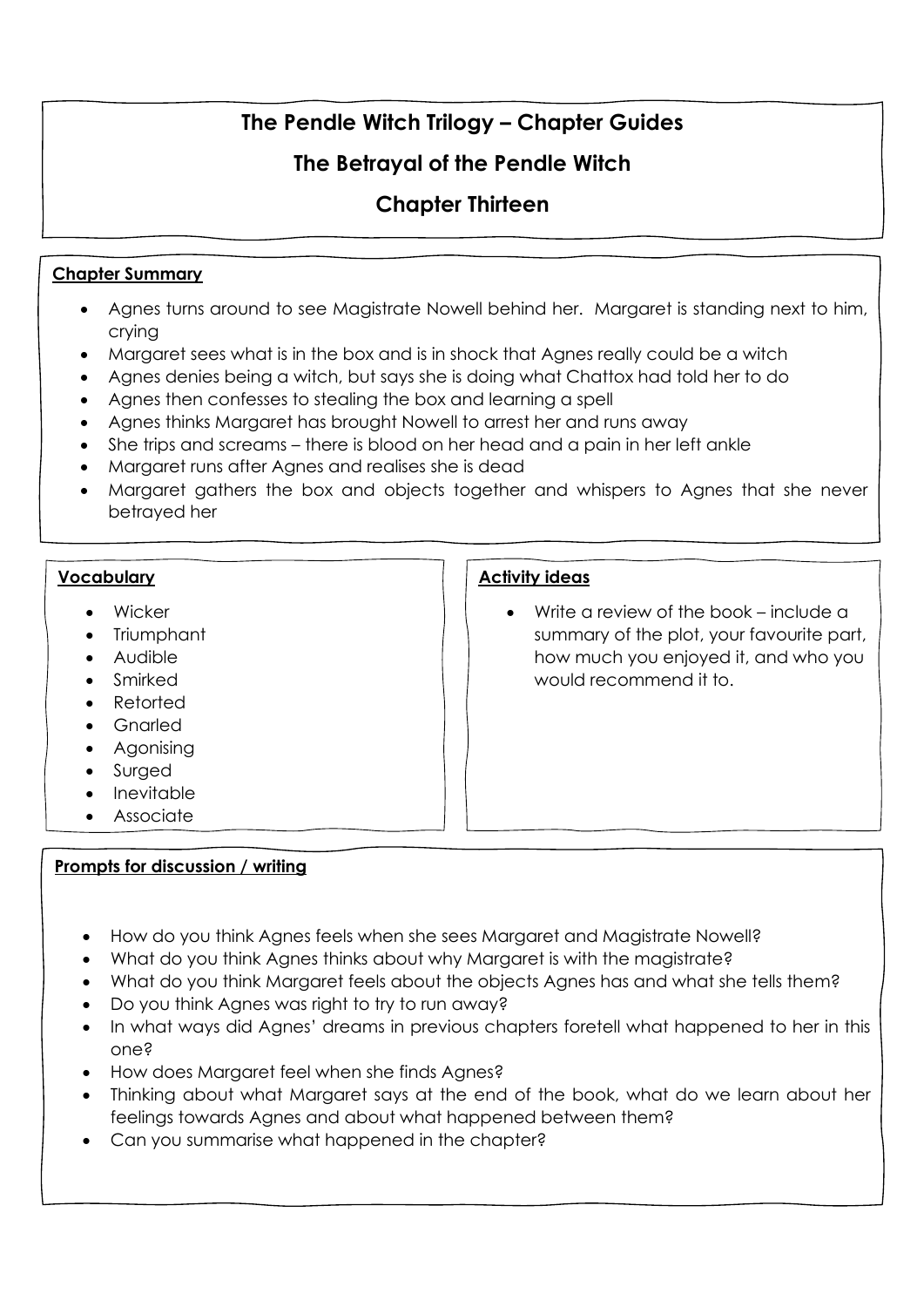## **The Betrayal of the Pendle Witch**

## **Writing Plan**

### **Day one**

Refer back to the chapter summaries and children's responses after each chapter.

Create a boxed plot/story map/story mountain for the book, picking out the key events (an example is available to download from the website: [www.rachelhelenauthor.co.uk\)](http://www.rachelhelenauthor.co.uk/)

Give children parameters for what needs to stay the same and what can be changed for them to create their own story. For example, things they could change might be: who the main characters are, the objects that one of them is hiding, the places they travel and stay at, and what one of them needs to do to take revenge on one of the witches. And things they might need to keep the same, could be the need to get away from the village, the lack of trust between the main characters, the fact that one of them is wanting revenge on a witch – and of course the historical elements (Alizon cursing the pedlar, her family being sent to Lancaster gaol, and the Good Friday meeting).

Model this to them by creating a plan which will be used to model writing during the week.

#### **Day two**

Refer back to the model plan. Recap the style of writing used by the author – third person and past tense, combining historical facts with fiction.

Write the opening paragraph / two paragraphs, modelling the writing and collecting children's ideas to assist with this. During this, also include modelling reading back and self-correcting. Set objectives which relate to work the children have done during the reading of the book – ideas for these are included in the boxed plot download.

Children then write the first two boxes from their plan, with an emphasis on achieving the relevant objectives.

### **Day three**

Read back what was written on day two. Model the writing of the next part of the story, including self-correcting.

Children then write the next two boxes from their plan, again with an emphasis on achieving the relevant objectives.